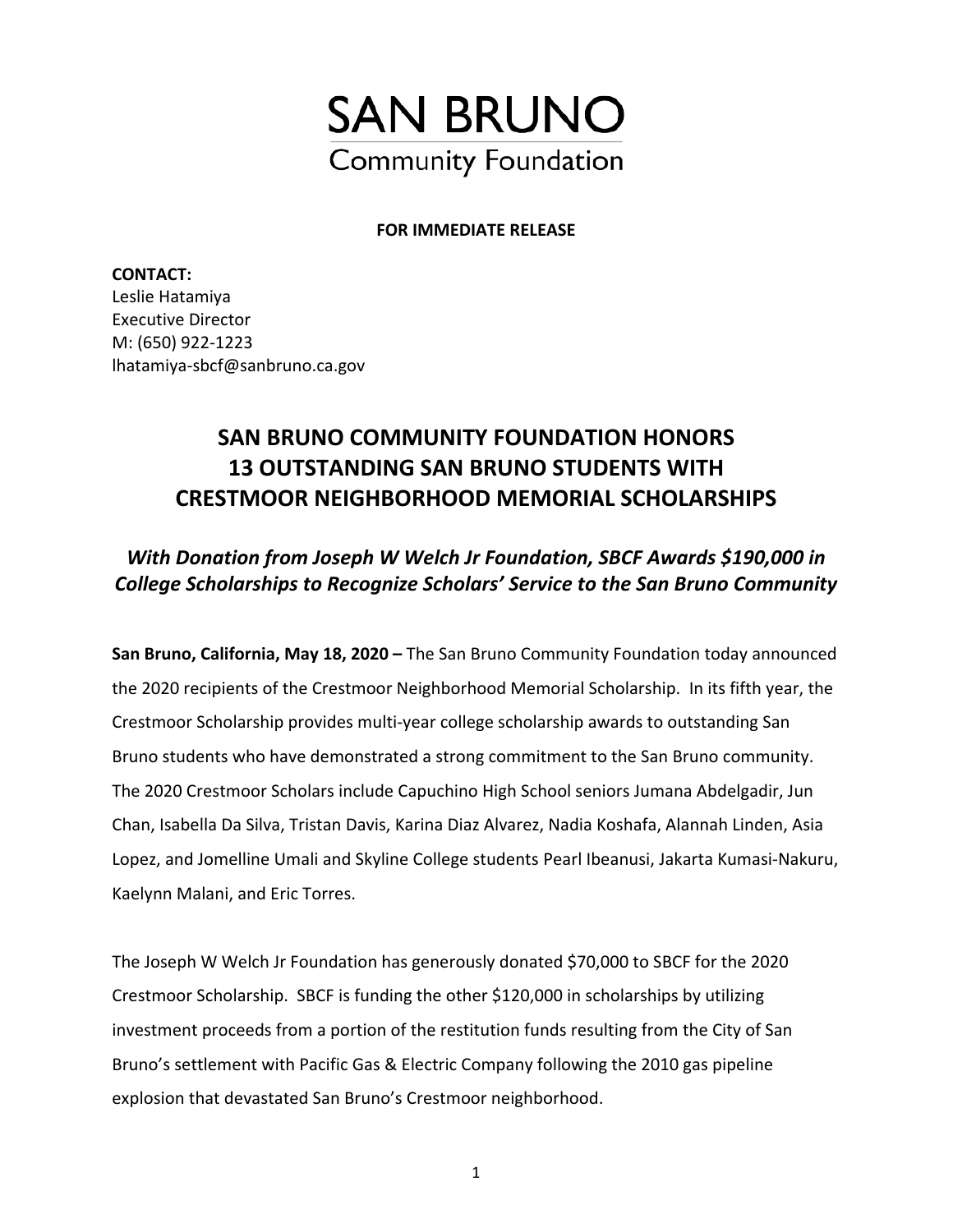The Foundation created the Crestmoor Scholarship in 2016 in honor of the community members most directly affected by the disaster, especially the eight San Bruno residents who lost their lives. The scholarship program ensures that the tragedy of September 9, 2010, is not forgotten and that the resiliency, teamwork, leadership, and commitment to community displayed throughout San Bruno in the aftermath of the explosion are honored in the annual recipients of the Scholarship. Since 2016, 46 deserving San Bruno students have received Crestmoor Scholarships totaling \$650,000.

"This year's Crestmoor Scholars all share a deep dedication to giving back to our community  $-a$ quality that is especially important today as San Bruno rallies to cope with the impacts of COVID-19," said Emily Roberts, President of the Foundation's Board of Directors. "As activists, student government officers, library volunteers, peer tutors, campus, club, and church leaders, food drive chairs, and accomplished athletes, musicians, thespians, and dancers, the 2020 Crestmoor Scholars inspire us with their engagement, empathy, and leadership. We are thrilled to support their pursuit of a college education with multi-year scholarships."

This year the Foundation is awarding 13 scholarships totaling \$190,000. Headed to four-year colleges in the fall, Abdelgadir (who will attend UC Berkeley), Chan (UCLA), Da Silva (UC Santa Cruz), Davis (Grinnell College), Diaz Alvarez (UC Santa Cruz), Koshafa (UC Berkeley), and Linden (UCLA) will each receive a \$20,000 scholarship (\$5,000 a year for four years). Lopez (who will attend Los Medanos College) and Umali (College of San Mateo) will each receive a \$5,000 scholarship (\$2,500 a year for two years). As transfer students, Ibeanusi (UC Santa Cruz), Kumasi-Nakuru (UC Berkeley), Malani (San Jose State University), and Torres (San Francisco State University) will each receive \$10,000 in scholarship funding (\$5,000 a year for two years).

"The Welch family's support for the 2020 Crestmoor Scholars is an important way for us give back to the San Bruno community, where our family has long been associated through business and philanthropic support," said Shannon Welch Moore. "This year's scholarship recipients

2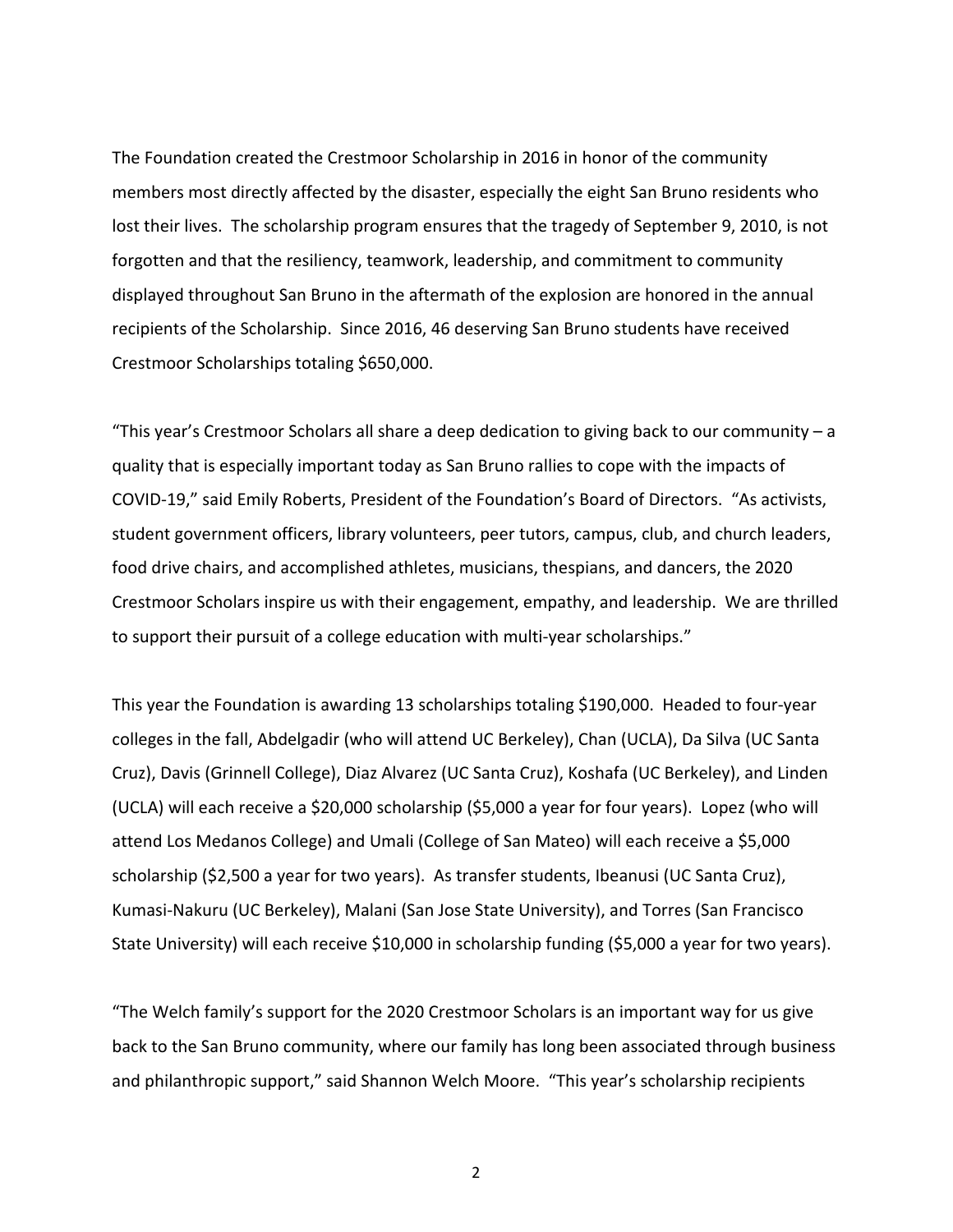represent the volunteer spirit and determination that make San Bruno the warm and close-knit community that it is."

This year, the Foundation received 55 applications for the Crestmoor Scholarship. In selecting the 2020 recipients from a competitive applicant pool, the Foundation's selection panel evaluated, first and foremost, applicants' demonstrated engagement in the San Bruno community, as well as their financial need, academic record, extracurricular activities, and examples of leadership, teamwork, and collaboration – important qualities that were displayed throughout the San Bruno community in the aftermath of the 2010 explosion and fire. Brief biographies of the 2020 Crestmoor Scholars are attached as well as posted on the Foundation's website at [www.sbcf.org.](http://www.sbcf.org/)

The Foundation will recognize the 2020 Crestmoor Scholars at its June 3, 2020, Board meeting which will be held at 7:00 p.m. via Zoom. Community members are welcome to attend; Zoom login information will be included on the agenda, which will be posted at [www.sbcf.org](http://www.sbcf.org/) by May 29, 2020.

The San Bruno Community Foundation is the nonprofit organization created by the City of San Bruno to administer the \$70 million in restitution funds received from PG&E after the devastating 2010 gas pipeline explosion in San Bruno's Crestmoor neighborhood. The Foundation serves the San Bruno community by investing in projects, programs, services, and facilities that have significant and lasting benefits. Through making grants, leveraging partnerships, and taking advantage of other resources, SBCF assists and enables the community to maximize shared investments and realize their subsequent enhancements and benefits. For more information, visit www.sbcf.org.

# # #